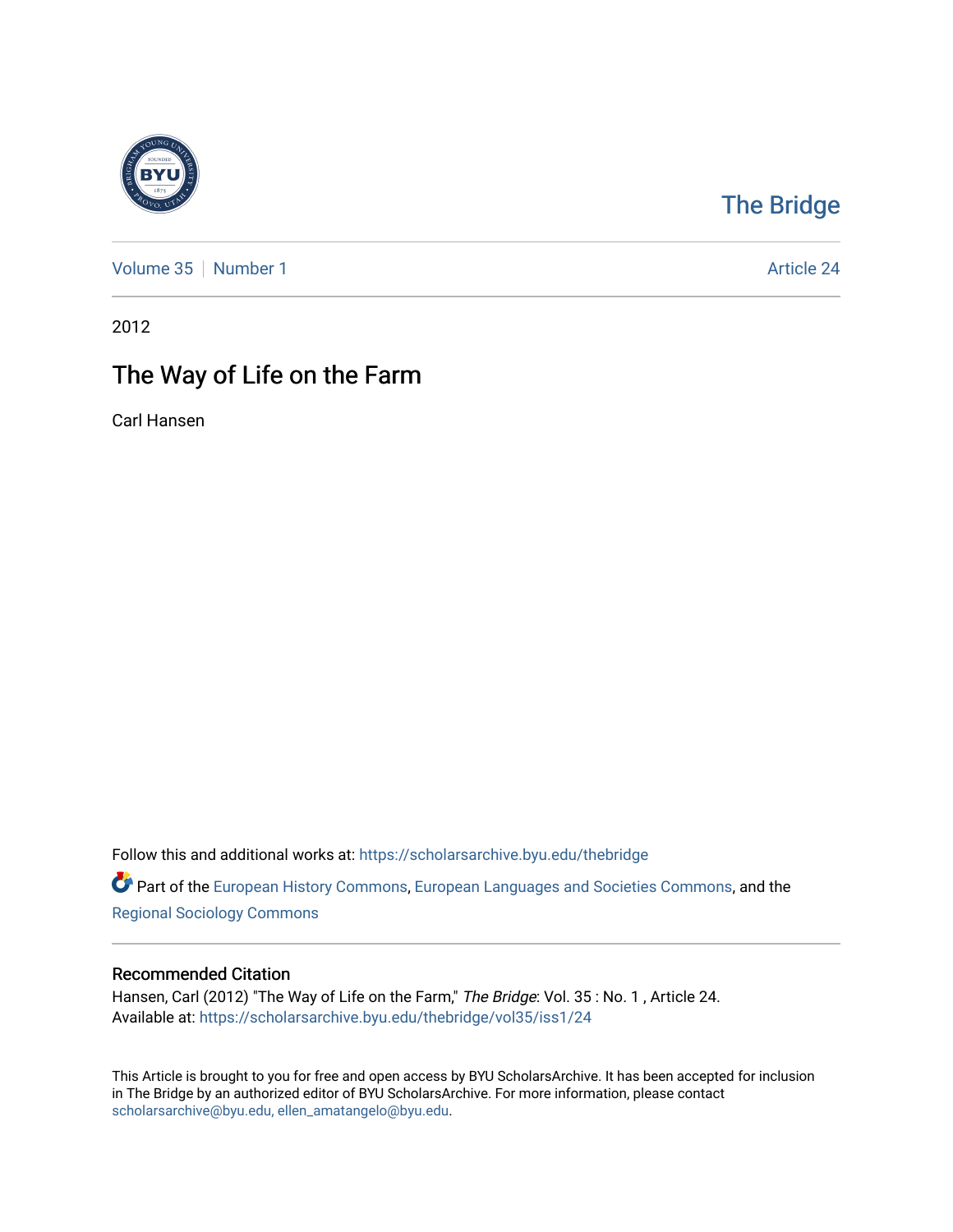## The Way of Life on the Farm By Carl Hansen (Translated by Lene Laughner)

When one in "the Old Days," that is 25 years ago, wanted to give the Danish immigrants advice, one would say, "Go to the Central States," and that was good advice.

At that time, a considerable number of Danes were already living in the state of Iowa. The rich, black soil in combination with the summer heat and the warm nights were the reasons for corn becoming the main crop in Iowa, and it was growing better there than in any other state of the Union. The Danes came from a land where they had learned that exhausting the soil was not a good idea; thus they did not cart their corn into town to sell but instead built cooperative dairy farms in the Danish manner. Consequently they became the pioneers in the area of dairy farming in America. They acquired milk cows bred for the ability to produce large amounts of milk, or they fattened up cattle and hogs. It is a well-known joke that "the Iowa farmer would buy more land, so he could plant more corn, in order to fatten up more livestock, in order to make more money to buy more land, in order to plant more corn, and so forth." The last census in 1910 showed the surprising statistic that during the previous ten years, Iowa's population had decreased, despite the fact that this was one of the richest states in the country. Last year the Iowa annual gross output was 635 million dollars. The reason was simple. Many Iowa farmers were sitting on farmland as large as that of the baronial estates where their parents had toiled in Denmark.

With Iowa as the center, the Danes spread out to the neighboring states; toward the East to Illinois, to the South to Kansas, to the West to Nebraska and the Dakotas, and to the North to Wisconsin, Michigan, and Minnesota.

After the homesteading act was passed, the general rule of the prairie was that the young homesteader worked for wages for several years and then managed to find a wife. The young couple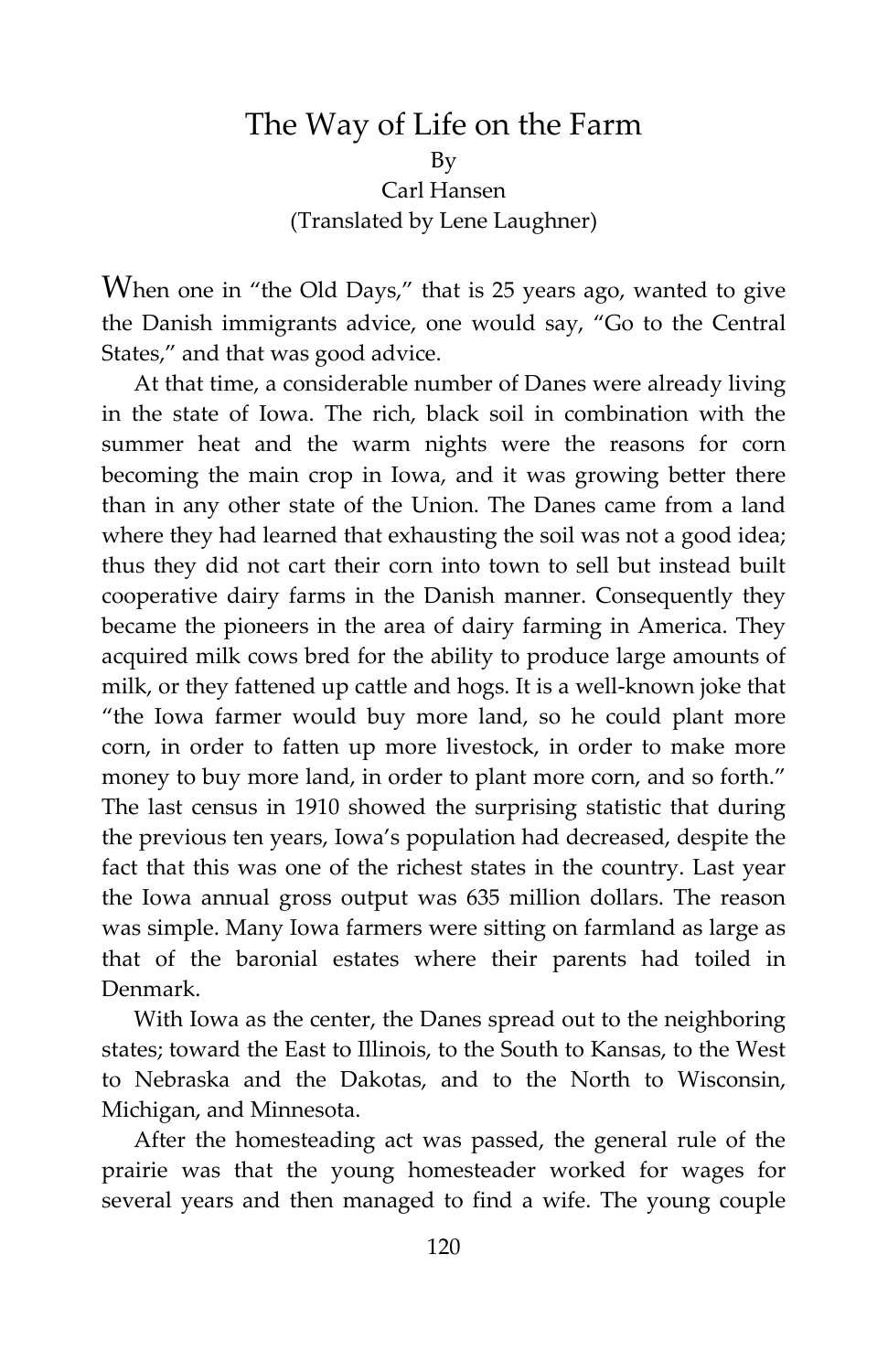then leased a farm, a life that was not a bed of roses for either the wife or the husband. On their own, without help, the two of them worked a piece of land larger than a big Danish estate. Help for hire was very expensive and difficult to come by when needed. From early March to the middle of December, every day was a workday with no days off, and the job craved both strength and energy. Only during the bitterly cold months was there any let-up in the work. Eventually the day arrived where the leased land was purchased, and a few homesteaders became wealthy. However, most of them were worn-out and became old before their time from all the drudgery.

If the homesteader was working in the forests in Wisconsin, Michigan, and the northern part of Minnesota, it was marginally easier to become independent. After the "Forest Barons" had plundered the forest of the most valuable trees, and only stumps, partly burned tree trunks, and dense underbrush remained, the acreage could be cheaply bought through long-term loans. The newcomer cleared a piece of ground large enough for a house and a garden; a couple of cows grazed in the forest during the summer, and hay could be gathered for winter feed. A pair of pigs and a few chickens could also be accommodated, and during the winter there was work in the forest. Year after year the open surroundings around the house increased as more ground was cleared, but the forest farmer never became as wealthy as his colleague on the prairie. However, the forester would be snug and comfortable indoors, and the forest would shield him against storms and crop failure. Yet, the fight against tree stumps and boulders put their mark on the forest farmer. His back was bent and his gait was slow.

Eventually the price of farmland increased, and colonization moved westward. A pair of large, Danish settlements formed in the middle of the 1890s in the Western part of North Dakota, where the main crops were wheat, barley, and oil crops such as flax or linseed. Eventually the Danes found their way into Eastern Montana, and in the last few years, Danes have moved farther north into Canada.

In Utah, the Land of the Mormons, many of our landsmen gained farmland and practiced agriculture. It is questionable whether this would have happened, if the increased pressure from the Mormon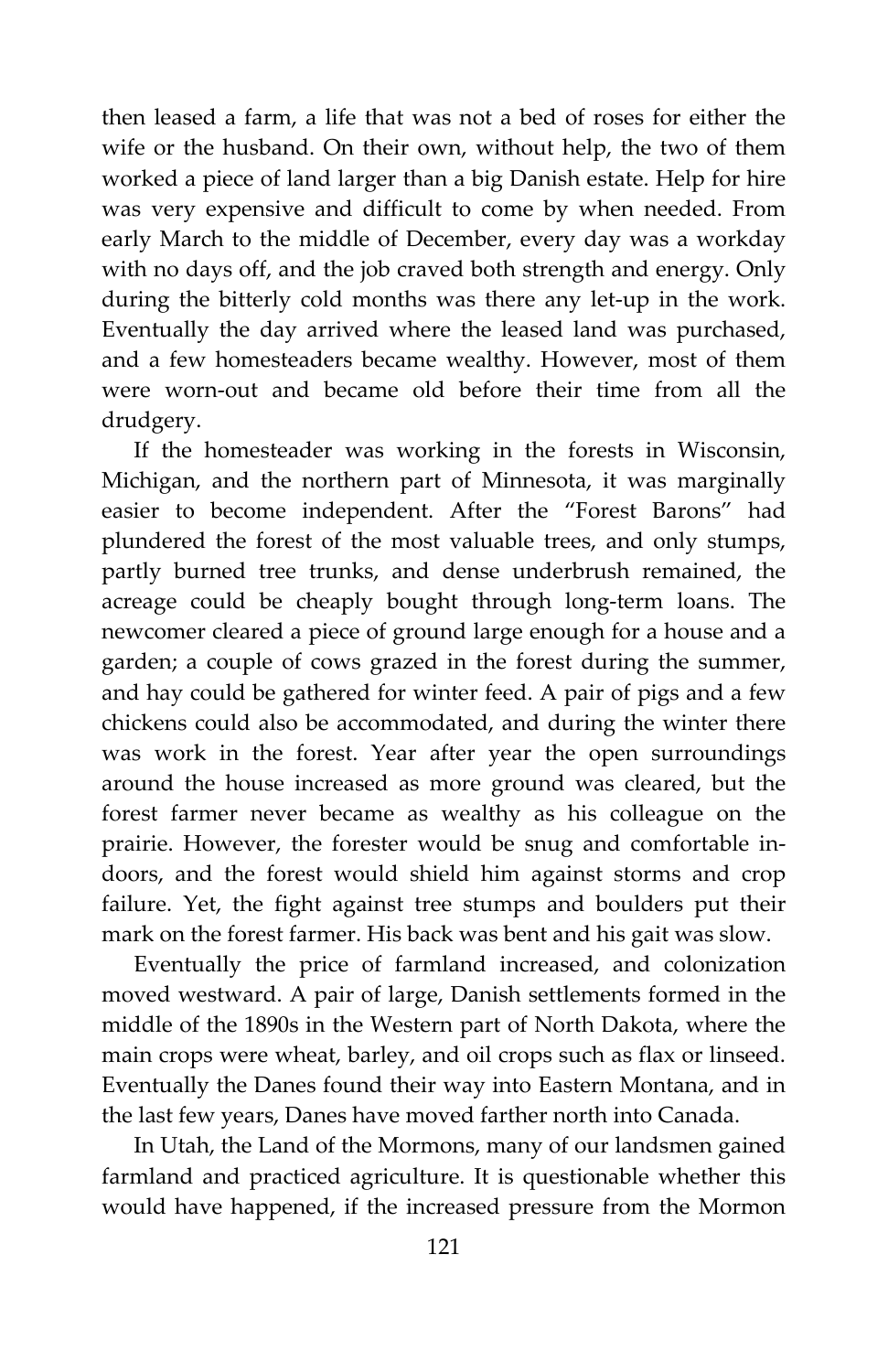leaders hadn't tipped the scales in this state where the climate is fairly pleasant, but where the soil is considerably poorer than that of Iowa and the other Midwestern states.

In America's most northwesterly state, Washington, the religious communities had not had the opportunity to colonize; and there is only one large forest settlement where the populace is economically independent. Yet, widely spread over the state there are surprising numbers of Danes with small farms where they grow fruit trees, berries, and fresh vegetables. Chicken farming plays an important role in Washington since the migration to Alaska increased the price of eggs to unheard of heights. Naturally it cannot be denied that the prairie farmer from the middle states smiled derisively when he visited his colleague in the far west. "Fussing" with chickens, carrots, strawberries, cabbage, and apples cannot be compared to corn, wheat, cattle and hogs. But the westerner let him smile; he is satisfied with his five, or ten acres at the most, which was certainly no child's play to clear for agriculture. The work is not as terribly nerve racking and back breaking as the work on the prairie. There are vegetables in the spring, and berries, new potatoes, apples, and peaches in the summer. The winters are mild, and the summers cool. The scenery is breathtaking between the mountains and near the ocean. There is a peace and lust for life for the people; but none of them are terribly wealthy. Only in Eastern Washington does it appear that wheat farming might bring prosperity.

South of Washington—in the state of Oregon—only during the past ten years have two large Danish settlements appeared in the "Willamette Valley." They consist for the most part of small orchards growing fruit trees and running dairies. These settlements sprang up primarily because of the rich soil and the pleasant climate, and they have increased considerably in population over a few years.

In northern California, in the nationally known Humboldt County a significant number of Danish settlers have pioneered in dairy farming and this is where one of America's largest dairies was founded. Alfalfa is a major crop. There are few places in the country where the price per acre is as high as in Humboldt County, California.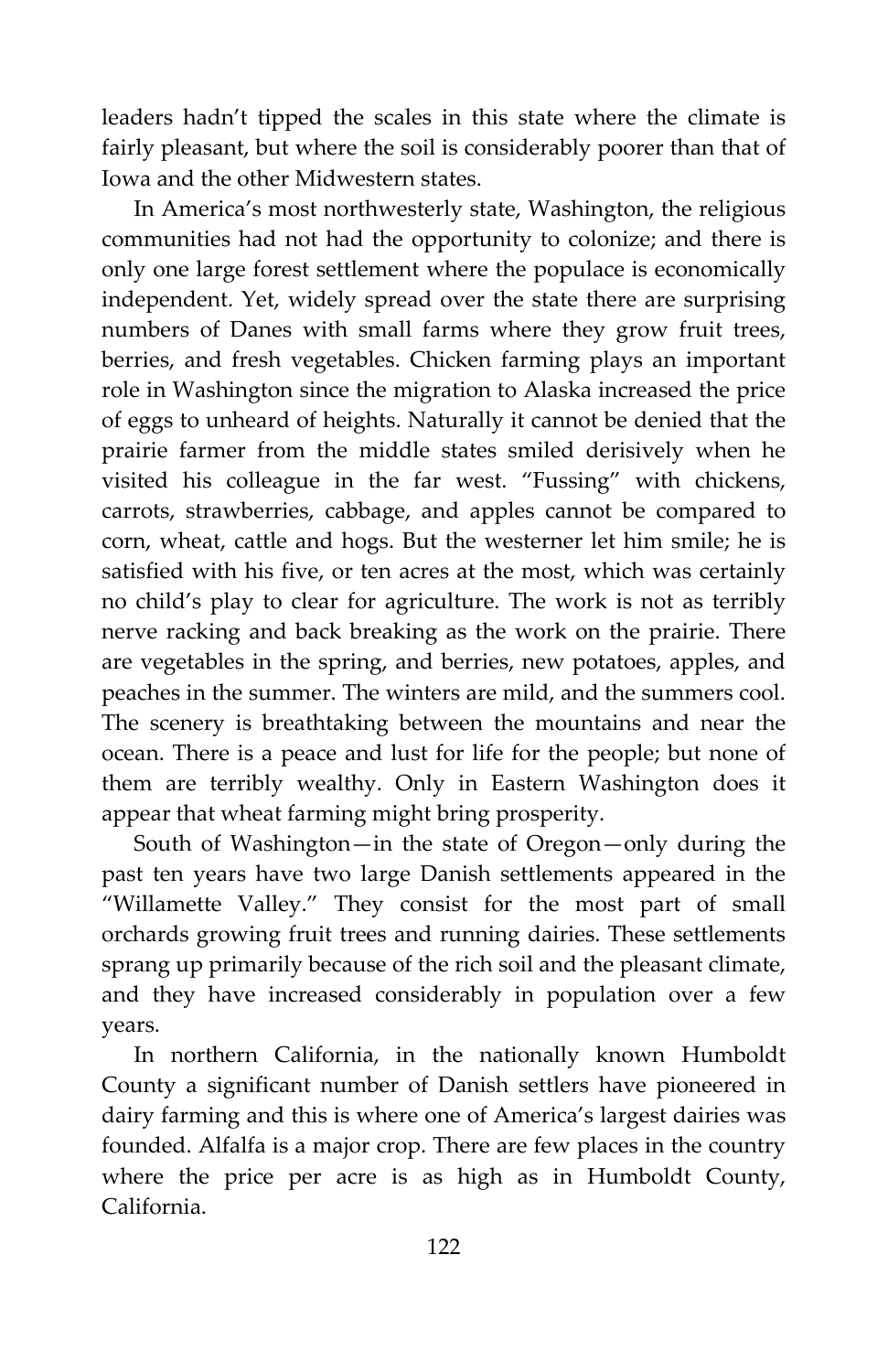That the Northern states became the primary home for the Scandinavian immigrants was natural. The rice and cotton plantations of the South were perplexing and the crops unfamiliar and the Scandinavians were afraid of the hot climate. Strong propaganda finally was able to bring a few robust settlements to Texas where cotton was grown. Finding someone to go to Florida was not possible, and in most Southern states, the Danes are few and far between. Only in Central and Southern California do we find large Danish communities; a few large wheat ranches, others growing turnips, a couple of areas cultivate grapes, which are dried into raisins, and in still another area are the chicken farmers. The cultivated areas in California are highly priced, and the heat, except for along the west coast, is at times oppressive. The youngest Danish settlements are in California.

Far to the East in the Atlantic states there are no large Danish communities, but it has recently been debated that right now is not the best time for Danish settlements in the East. Several hundred small as well as larger farms are at this time desolate and deserted. Weeds are spreading over the acreages, and the farmhouses are falling apart. The reason for this strange phenomenon is primarily that during the panic of the 1890s, the big cities of the East with their huge factories lured workers away from the farms. The sons and daughters on the farms found easy jobs that were better paying than what they earned for their drudgery on the farms. The youths took off for the cities, and the old ones carried on as best they could. They finally died or lived out their last days with their children in the cities, leaving their empty farms in wait for new immigrants from the old world. Another reason for the abandoned farms in the Eastern states is that the factories are considered influential, and ranching there is not the domineering factor as in the middle states. The word "farmer" in the minds of the citizens of the large eastern cities connotes "sharecropper" the way it did a generation ago in the minds of the flippant Copenhageners. A third possible reason could be that the steady stream of people who, for many years migrated West toward the big unknown, lured numerous settlers from the security of the East to the tempting lottery of the West.